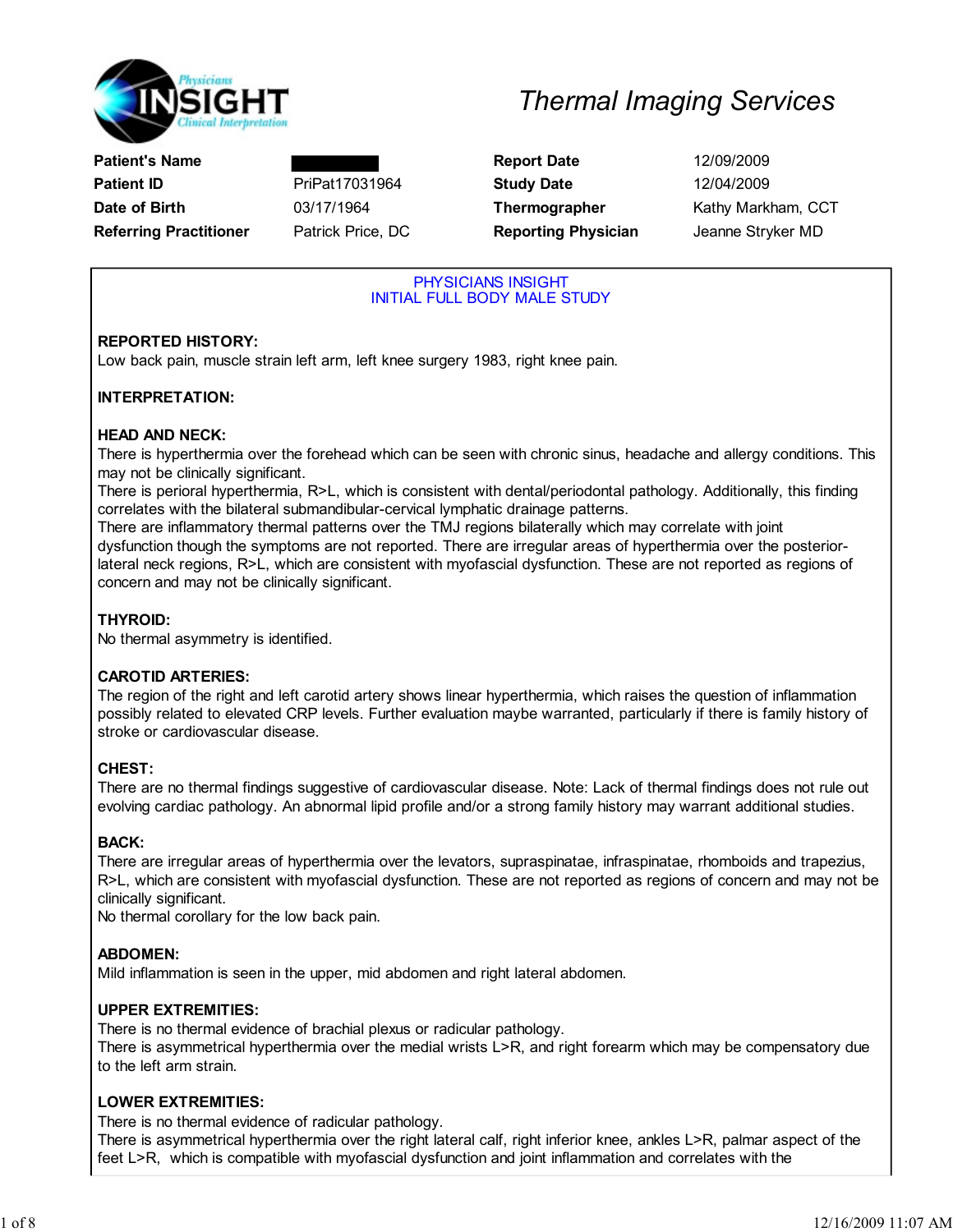reported right knee pain.

#### RECOMMENDED FOLLOW-UP:

1. Suggest clinical correlation of thermal findings with patient's history and symptoms.

2. Recommend ongoing consultation with his physician or qualified health professional regarding dietary, nutritional and lifestyle practices that support essential good health.

Thank you for your kind referral,

Jeanne Stryker, MD Diplomate American Board of Radiology

Disclaimer: The telemedicine system can fail due to circumstances the provider cannot control- for example, telecommunication interruption, power failure, software and remote equipment failure. The telemedicine system may relay information that is not accurate- for example, colors may be distorted, files may be incomplete. Thermography is an adjunct to mammography and does not replace mammography. A negative thermogram, mammogram and ultrasound do not preclude biopsy based on clinical condition.

#### DESCRIPTION OF THE CLINICAL THERMAL IMAGING STUDY

The patient above was examined by digital infrared thermal imaging using a high-resolution thermographic camera specific for clinical applications. Standardized thermography protocols were implemented which are designed to optimize clinical correlation of thermal patterns.

Medical imaging using infrared thermography captures the naturally occurring infrared emissions from the human body. These emissions vary in intensity and distribution over each body region and can be detected as thermal patterns of skin temperature. Advanced digital cameras as used in this study display these patterns as high-resolution color images in which colors represent various temperatures.

The resultant images reflect underlying neurovascular physiology and allow identification of asymmetric, abnormal or suspicious thermal patterns over a specific area or region of interest. Such patterns or changes over time may represent abnormal physiology or function. Thermal analysis of an imaging study allows objective clinical correlation by the physician and contributes to the decision-making process regarding therapy, additional testing and diagnosis.

#### Breast Thermography

Likewise, breast thermography is an adjunctive physiological assessment that is achieved by creating each person's unique baseline pattern via an initial and recommended three month follow-up test to assess thermal stability. Once established, monitoring thermal stability is achieved by comparison to this baseline at any time in the future.

Such monitoring affords detection of even subtle thermal changes that, although not diagnostic, may precede anatomical findings by years and prompt early investigation and prevention. Thereby, breast imaging can be integrated as indicated with diagnostic anatomical tests such as ultrasound and mammography. Close follow-up and clinical correlation of thermal findings by the patient's physician is always recommended.

#### Study Outcome

This study provides adjunctive clinical information and recommendations based solely upon the images and patient information provided, to support the patient's physician in medical evaluation and management.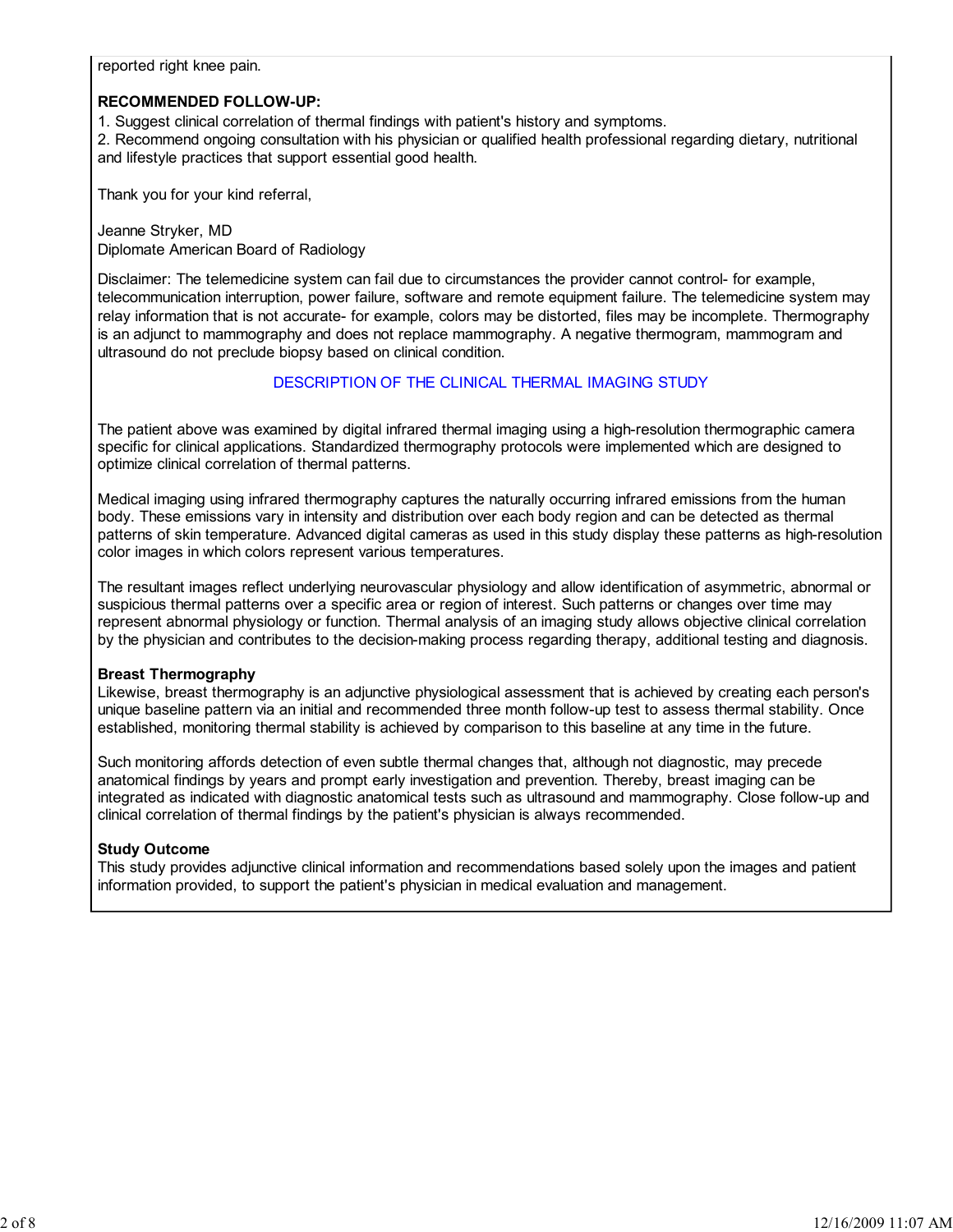

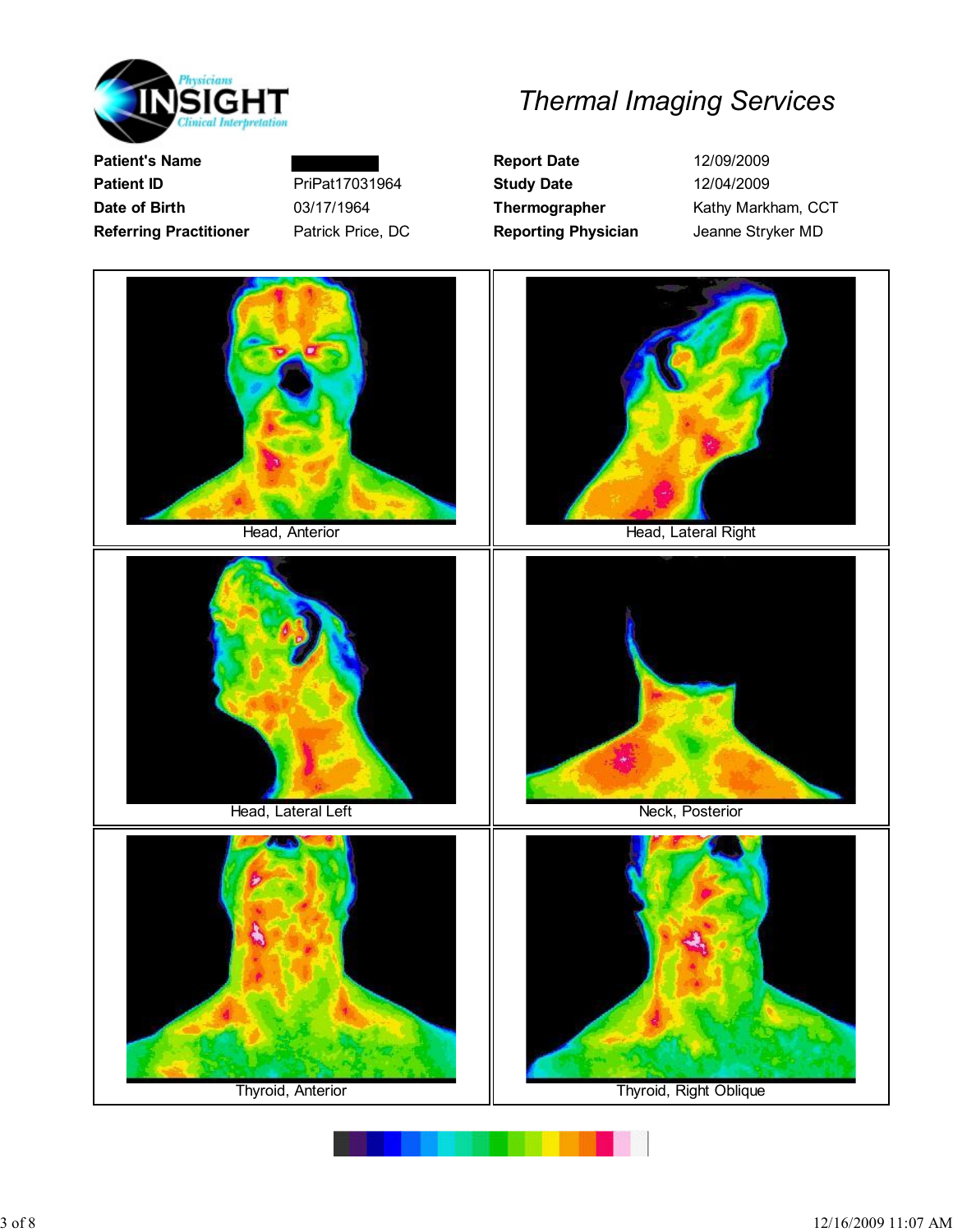

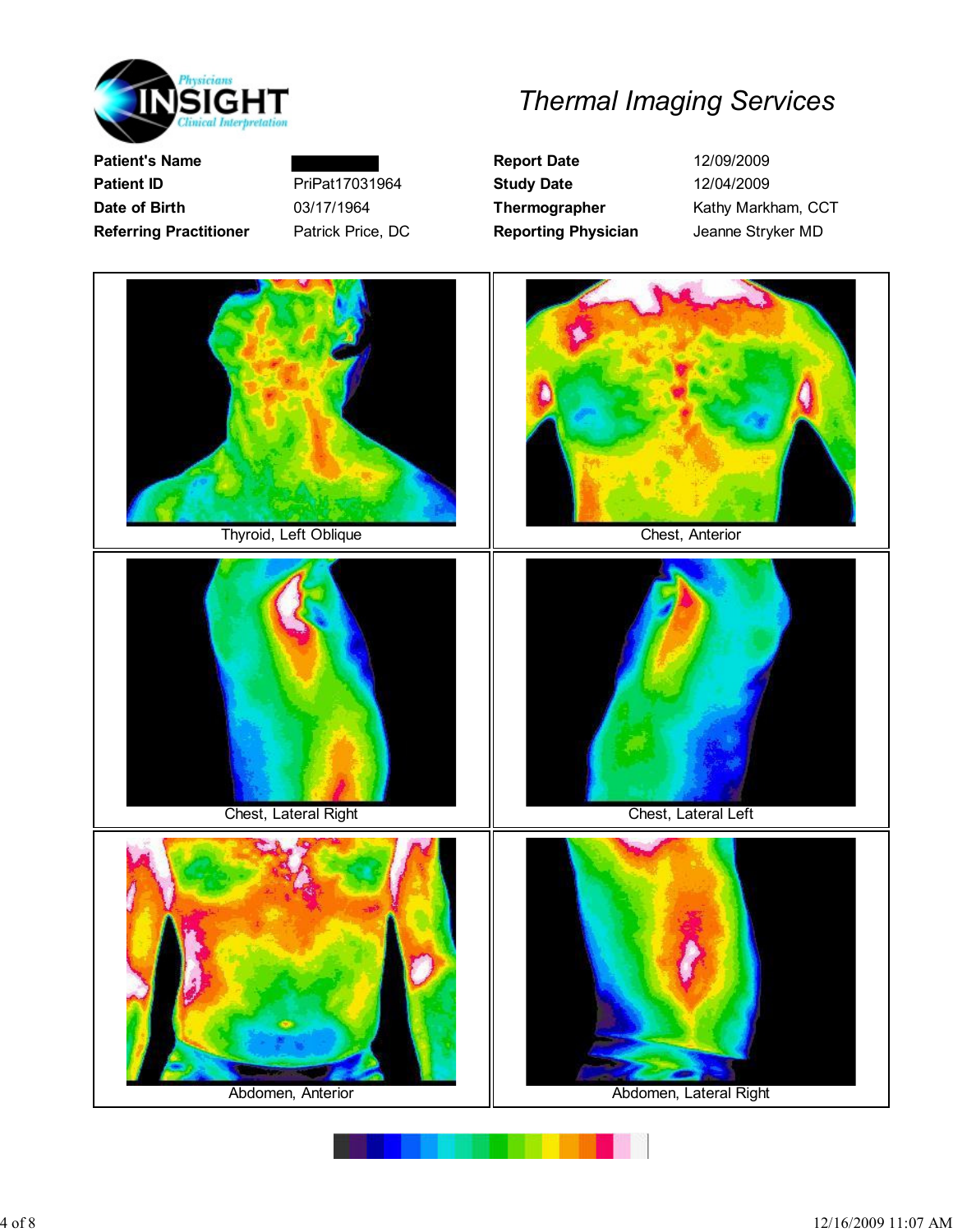

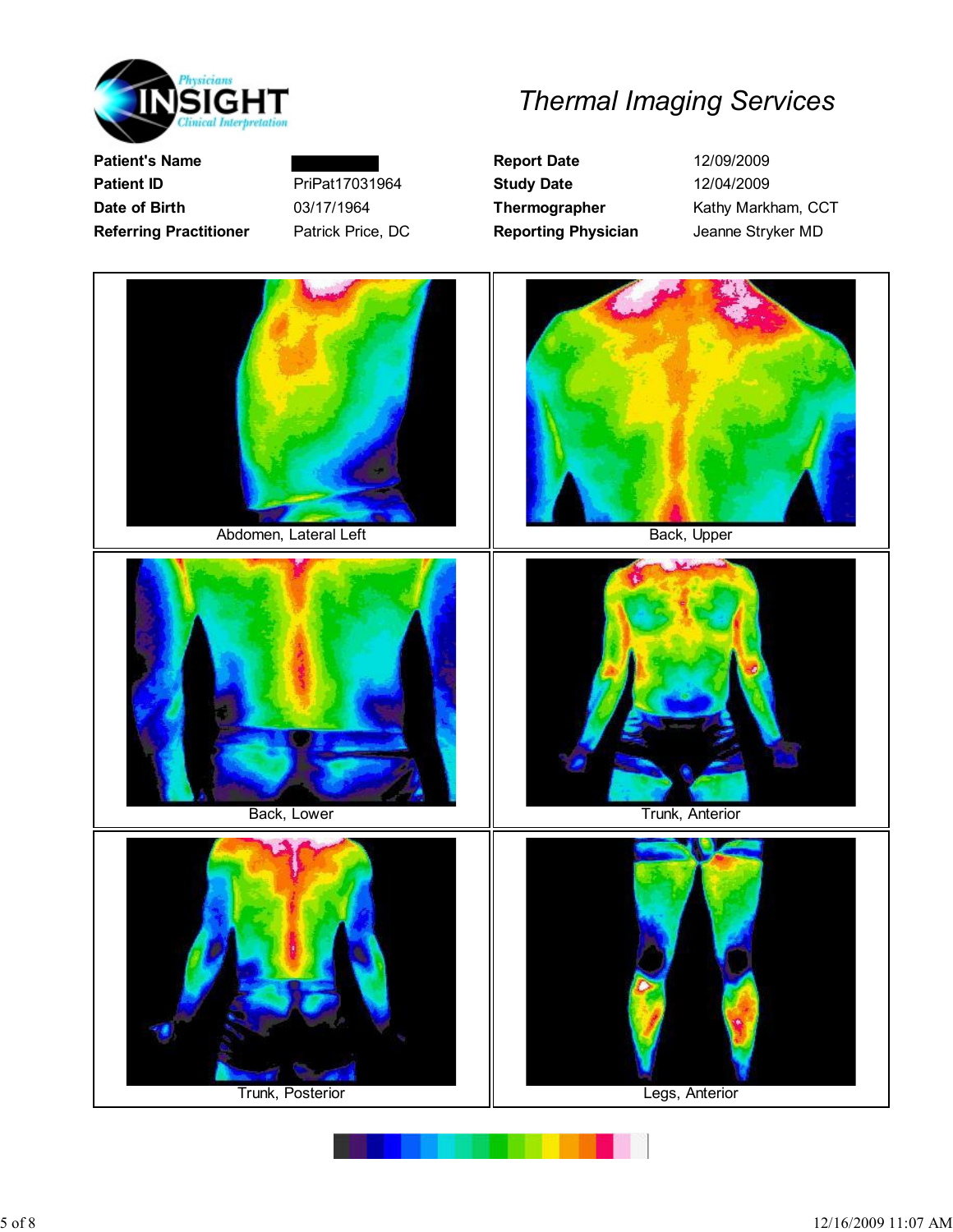

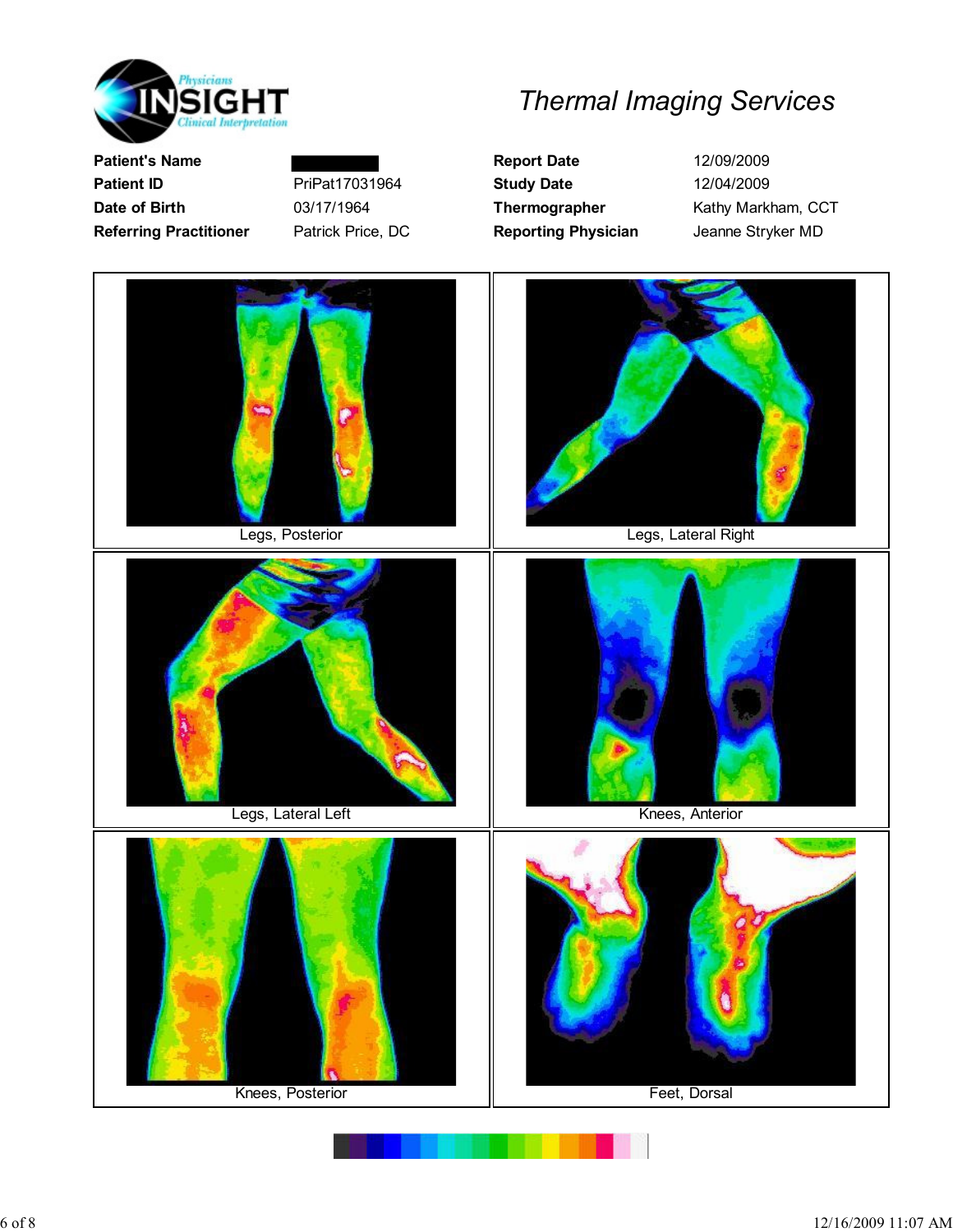